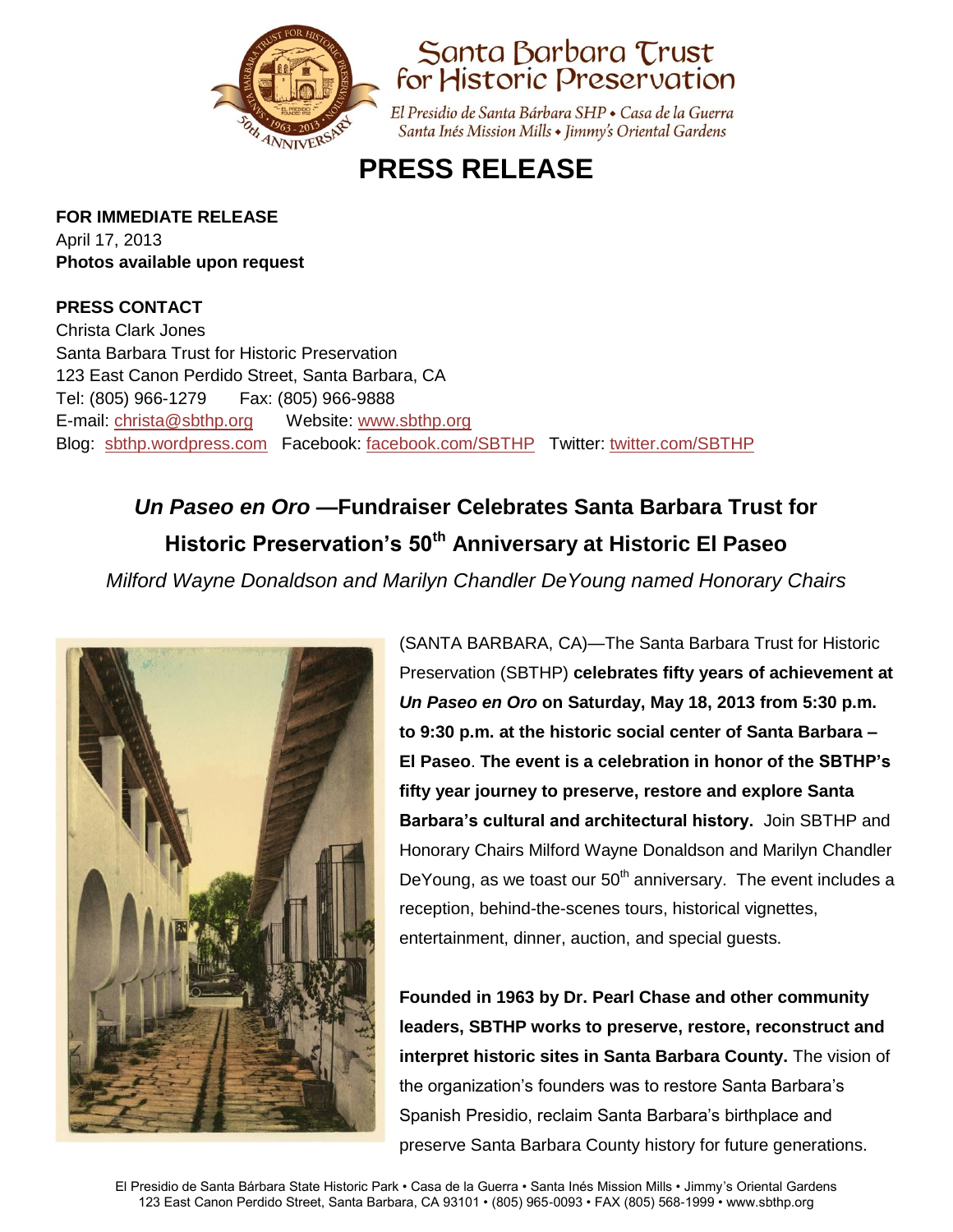With the help of continuing education activities and exhibits, SBTHP strives to encourage community involvement and foster an appreciation for Santa Barbara's distinct history.

## **The community is invited to** *Un Paseo en Oro* **to toast to SBTHP's fifty year journey to preserve, restore and explore Santa Barbara's cultural and architectural heritage.** The event will begin at 5:30 p.m. with behind-the-scenes tours and historical vignettes in the Street In Spain, El Paseo Courtyard,



Borein Studio, and St. Francis Room, and Casa de la Guerra. El Paseo has been at the heart of Santa Barbara's history since its construction in 1923. Enjoy this rare opportunity to view El Paseo, a world famous architectural icon that has served as a model for developing the City of Santa Barbara. Learn about the Casa de la Guerra, built by Presidio Comandant José de la Guerra in the 1820s, the economic, political and social center of the *pueblo* of Santa Barbara. Meet the colorful characters from El Paseo's past and enjoy music by SONando Santa Barbara, a local group that plays traditional music from Mexico and Latin America.



**The reception will be followed by a plated dinner in**  *Restaurante del Paseo* **where guests will enjoy commemorative presentations honoring SBTHP's 50th anniversary.** Milford Wayne Donaldson, Chairman of the United States Advisory Council on Historic Preservation, a prominent figure in the field of historic preservation, will speak. Guests will also enjoy a special performance by Timo Nunez, a world-renowned flamenco dancer. The history of SBTHP's community activities will be celebrated.

SBTHP board members Keith Mautino and Terease Chin are co-chairs of the event committee.

**Single tickets are \$175. Table sponsorships available.** *Un Paseo en Oro* is just one of many ways SBTHP seeks to increase community awareness and raise funds to support its mission to preserve, restore, reconstruct and interpret historic sites in Santa Barbara County. To purchase tickets contact SBTHP at (805) 965-0093.For more information visit [/www.sbthp.org/unpaseoenoro](http://www.sbthp.org/unpaseoenoro.htm)**.**

**The Santa Barbara community is invited to be a part of the 50th anniversary celebration.** SBTHP's Memories Project requests photographs, stories, and drawings from the community to help interpret and document the stories held within the Presidio neighborhood. All of the material SBTHP gathers will be archived at the Presidio Research Center and shared with the public on SBTHP's new [Collections Online](http://omeka.sbthp.org/) website. The Memories Project is on display at El Presidio de Santa Bárbara SHP throughout 2013.

To learn more: [www.sbthp.org/anniversary.](http://www.sbthp.org/anniversary.htm)